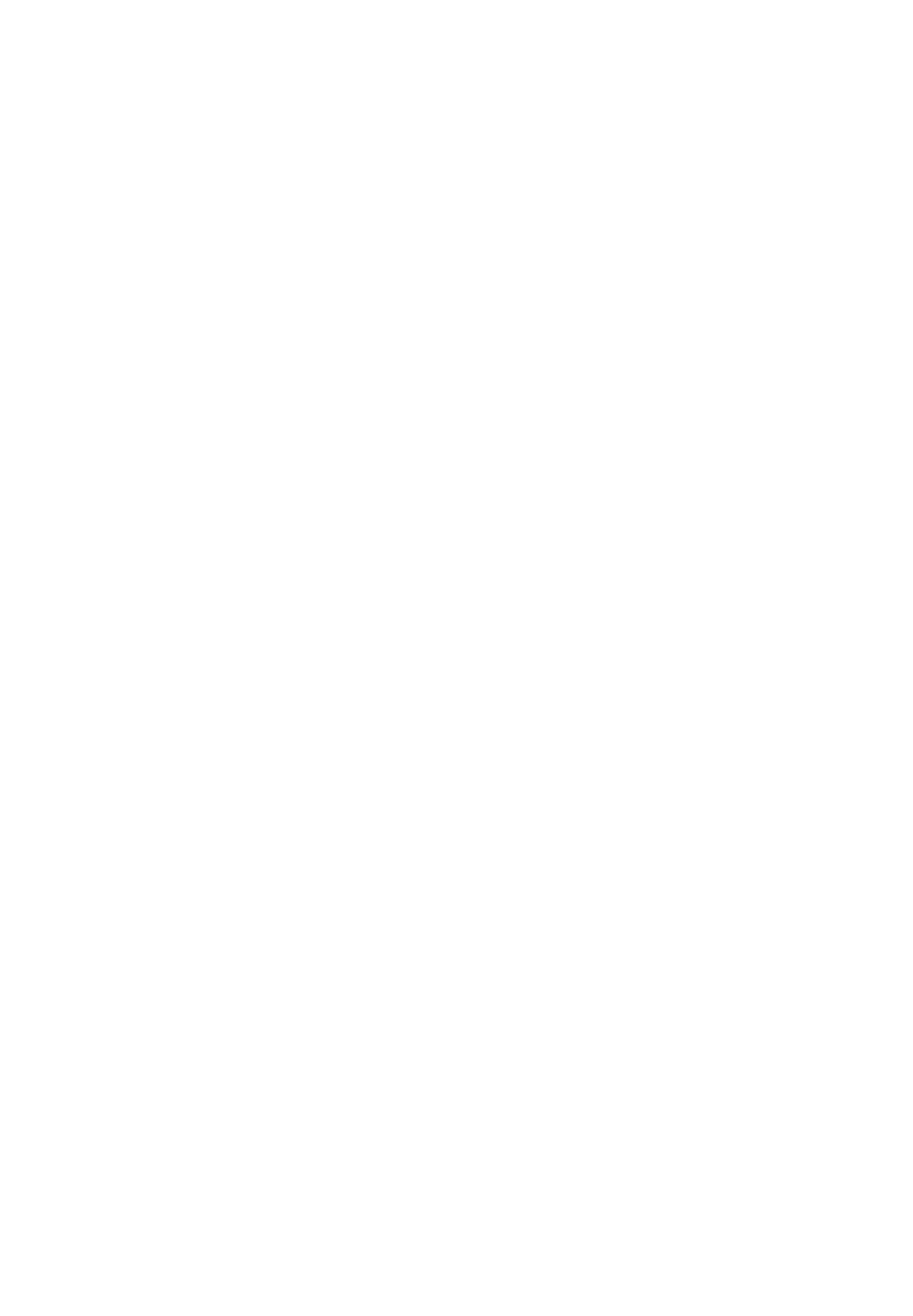#### *European Journal of Science and Theology*

**Editor-in-Chief:**  Dr. **Iulian Rusu** 'Gh. Asachi' Technical University of Iasi

#### *EDITORIAL ADVISORY BOARD*

Prof. **Anton Adămuţ** 'Al. I. Cuza' University of Iasi, Romania

Prof. **Ahmet Aktaş** Akdeniz University, Turkey

Prof. **Edward Joseph Alam** Notre Dame University, Lebanon

Prof. **Evgeny Arinin** Vladimir State University, Russia

Prof. **Linos Benakis** Academy of Athens, Greece

Prof. **Daniel Keith Brannan** Abilene Christian University, USA

Prof. **Romeo Cioara** Transilvania University of Brasov, Romania

Dr. **Tudor Ciuhodaru** Apollonia University, Romania

Dr. **Guy Clicqué** University of Bayreuth, Germany

Dr. **Mihail Liviu Craus** JINR Dubna, Russia

Dr. **Oana Cuzman** ICVBC-CNR, Italy

Prof. **Rodica Diaconescu** 'Gh. Asachi' Technical University of Iasi, Romania

Prof. **Milan Dimitrijević** Belgrade Astronomical Observatory, Serbia

Prof. **Cornel du Toit** University of South Africa, South Africa

Dr. **Steffen Ducheyne** Vrije Universiteit Brussel, Belgium

Prof. **Lodovico Galleni** University of Pisa, Italy

Prof. **Maria Gavrilescu** 'Gh. Asachi' Technical University of Iasi, Romania

Prof. **Petar Grujić** Institute of Physics, Serbia Prof. **Viorel Guliciuc** 'Stefan cel Mare' University of Suceava, Romania

Dr. **Alfred Kracher** Iowa State University, USA

Fr. Prof. **Javier Leach** Universidad Complutense de Madrid, Spain

Prof. **Slavomir Magál** University of SS. Cyril and Methodius, Slovakia

Prof. **Nicoleta Melniciuc** 'Al. I. Cuza' University of Iasi, Romania

Prof. **Arkadiusz Modrzejewski** University of Gdansk, Poland

Prof. **Alexei Nesteruk** University of Portsmouth, UK

Prof. **Argyris Nicolaidis** University of Thessaloniki, Greece

Prof. **Basarab Nicolescu** Université Paris 6, France

Dr. **Mihaela Palade** University of Bucharest, Romania

Dr. **Jesús Romero Moñivas** Complutense University of Madrid, Spain

Dr. **Anne Runehov** Copenhagen University, Denmark

**Ana Rusu** 'Al. I. Cuza' University of Iasi, Romania

Fr. Prof. **Viorel Sava** 'Al. I. Cuza' University of Iasi, Romania

Dr. **Manzoor Shah** University of Kashmir, India

Prof. **Einar Strumse** Lillehammer University College, Norway

Dr. **Mincong Tang** Beijing Jioatong University, China

Fr. Dr. **Dumitru Vanca** University of Alba Iulia, Romania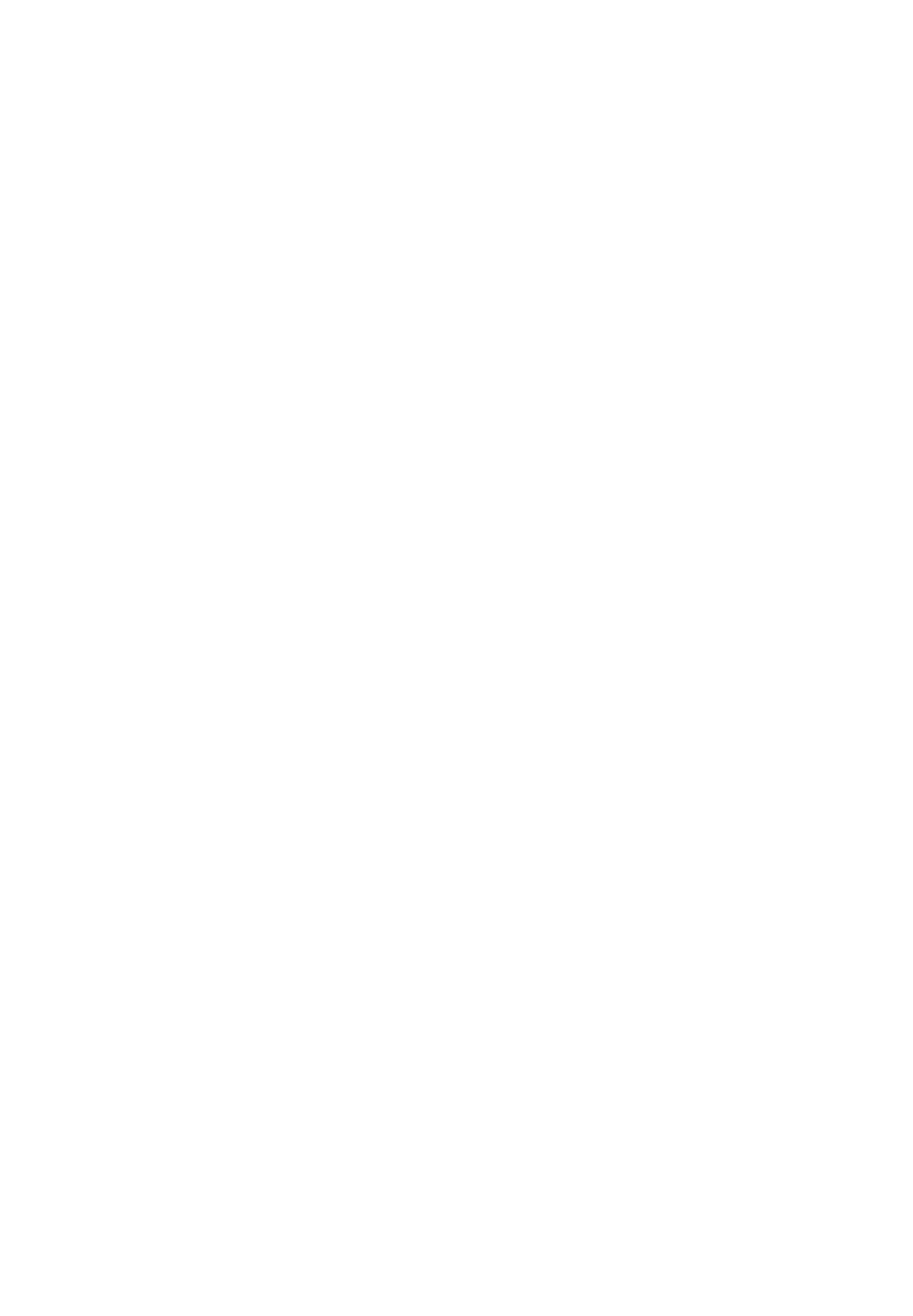*\_\_\_\_\_\_\_\_\_\_\_\_\_\_\_\_\_\_\_\_\_\_\_\_\_\_\_\_\_\_\_\_\_\_\_\_\_\_\_\_\_\_\_\_\_\_\_\_\_\_\_\_\_\_\_\_\_\_\_\_\_\_\_\_\_\_\_\_\_\_\_\_\_*

## **CONTENTS** \_\_\_\_\_\_\_\_\_\_\_\_\_\_\_\_\_\_\_\_\_\_\_\_\_\_\_\_\_\_\_\_\_\_\_\_\_\_\_\_\_\_\_\_\_\_\_\_\_\_\_\_\_\_\_\_\_\_\_\_\_\_\_\_\_\_\_\_\_\_\_\_\_

#### **EDITORIAL**

|--|--|

## **REGULAR PAPERS**

| Cultivating solitude: Thomas Merton's form of mysticism                                                                                                  | 3   |
|----------------------------------------------------------------------------------------------------------------------------------------------------------|-----|
| M&M's or mystical mindscapes: the awkward problem                                                                                                        | 17  |
| Mystic consciousness: new psychological perspectives                                                                                                     | 27  |
| Television viewing and attitudes of adolescents to pre-marital sex,<br>marriage and homosexual partnerships                                              | 43  |
| Spiritual intelligence and artifactualness                                                                                                               | 59  |
| Explanatory power of lexicographic codification of polysemy in the<br>modern Yakut language<br>Svetlana Mitrofanovna Prokopieva and Vladimir Dmitrijevič | 75  |
| Sustainable development and ethics or from ego to eco                                                                                                    | 85  |
| Ensuring political stability: Russian nationwide trend                                                                                                   | 95  |
| Ambrose's use of Arcanum: a friendly space both human and divine                                                                                         | 105 |
| Metahumanist politics and three types of freedom                                                                                                         | 119 |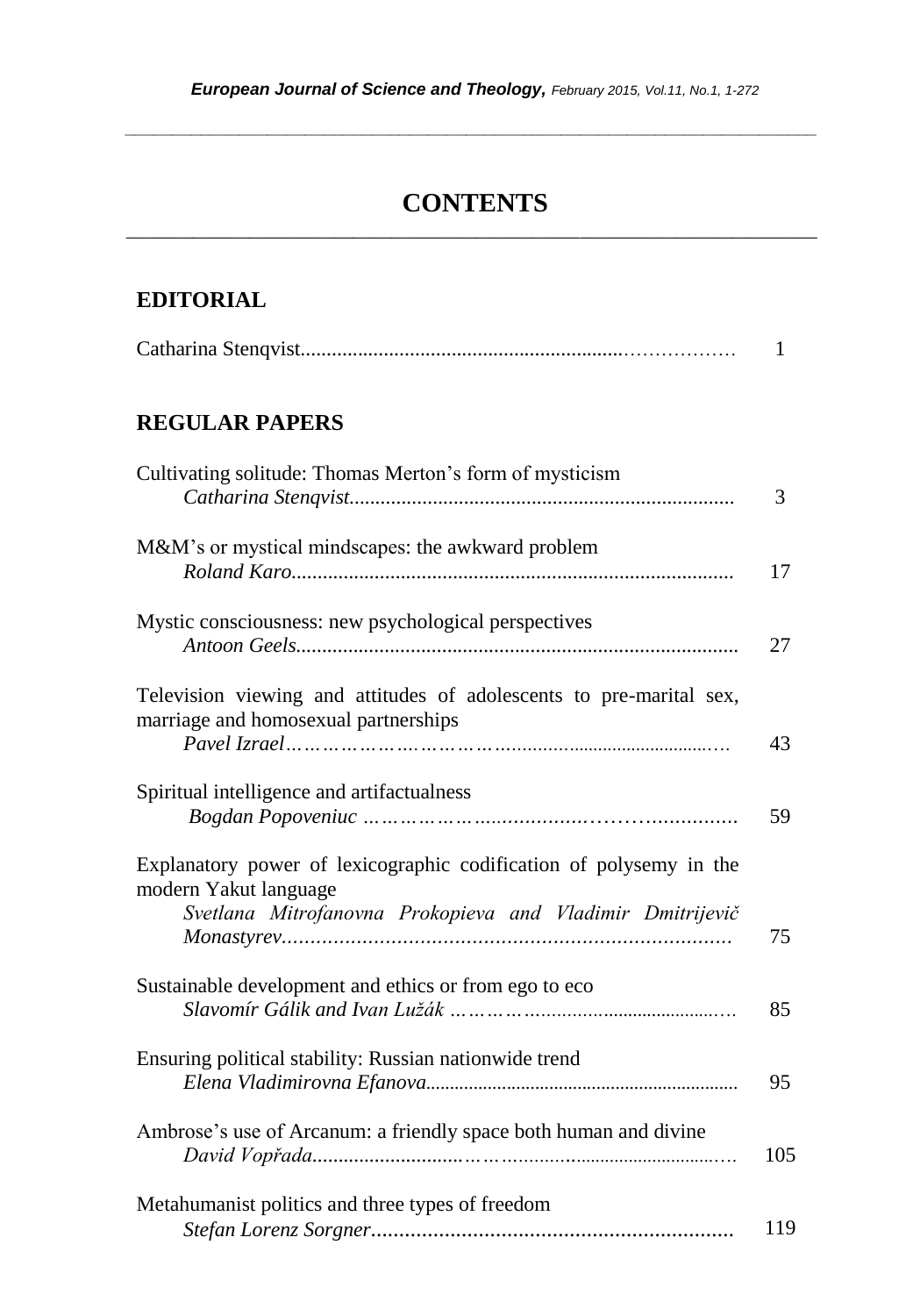| Principles of modern management in the current governance and<br>organization of the local Christian churches: a Romanian Christian<br>Orthodox perspective                                           |     |
|-------------------------------------------------------------------------------------------------------------------------------------------------------------------------------------------------------|-----|
|                                                                                                                                                                                                       | 131 |
| Noospheric worldview and sustainable development                                                                                                                                                      | 143 |
| Semiotic pattern and functions of omens with the cultural exponents of<br>'border'                                                                                                                    |     |
| Svetlana Konstantinovna Strausova, Victor Nikitovich Strausov                                                                                                                                         | 149 |
| Penance and transformation: The symbolism of the paschal cycle in the<br>Romanian Orthodox tradition                                                                                                  |     |
|                                                                                                                                                                                                       | 159 |
| Mobile reporting in the aspect of professional identity                                                                                                                                               | 175 |
| Józef Tischner's philosophy of drama                                                                                                                                                                  | 185 |
| Historical aspects and ecological knowledge of the old Tatar nation in<br>formation of ecological culture of the young generation<br>Zaudet Abdullovish Khusainov, R.I. Gaisin, R.S. Farkhullin, I.R. | 195 |
| Philosophical approach to the comprehension of the problem of junior<br>students' adaptation to the conditions of education at the university<br>Yulia Valerievna Stafeeva and Veronika Nikolaevna    | 209 |
| Influence of election legislation alteration on civil society development<br>Russian practice                                                                                                         |     |
| Natalya Rinatovna Balynskaya and Svetlana Vladimirovna                                                                                                                                                | 219 |
| System-structural organization of lexico-semantic group 'denotations of<br>wooden fishing gears' in Kamchadals' dialects                                                                              | 225 |
| Methodological approaches of assessing population quality of life as a<br>factor determining development of the market infrastructure<br>Julia Jurevna Suslova and Tatiana Pavlovna Satcuk            | 233 |
|                                                                                                                                                                                                       |     |